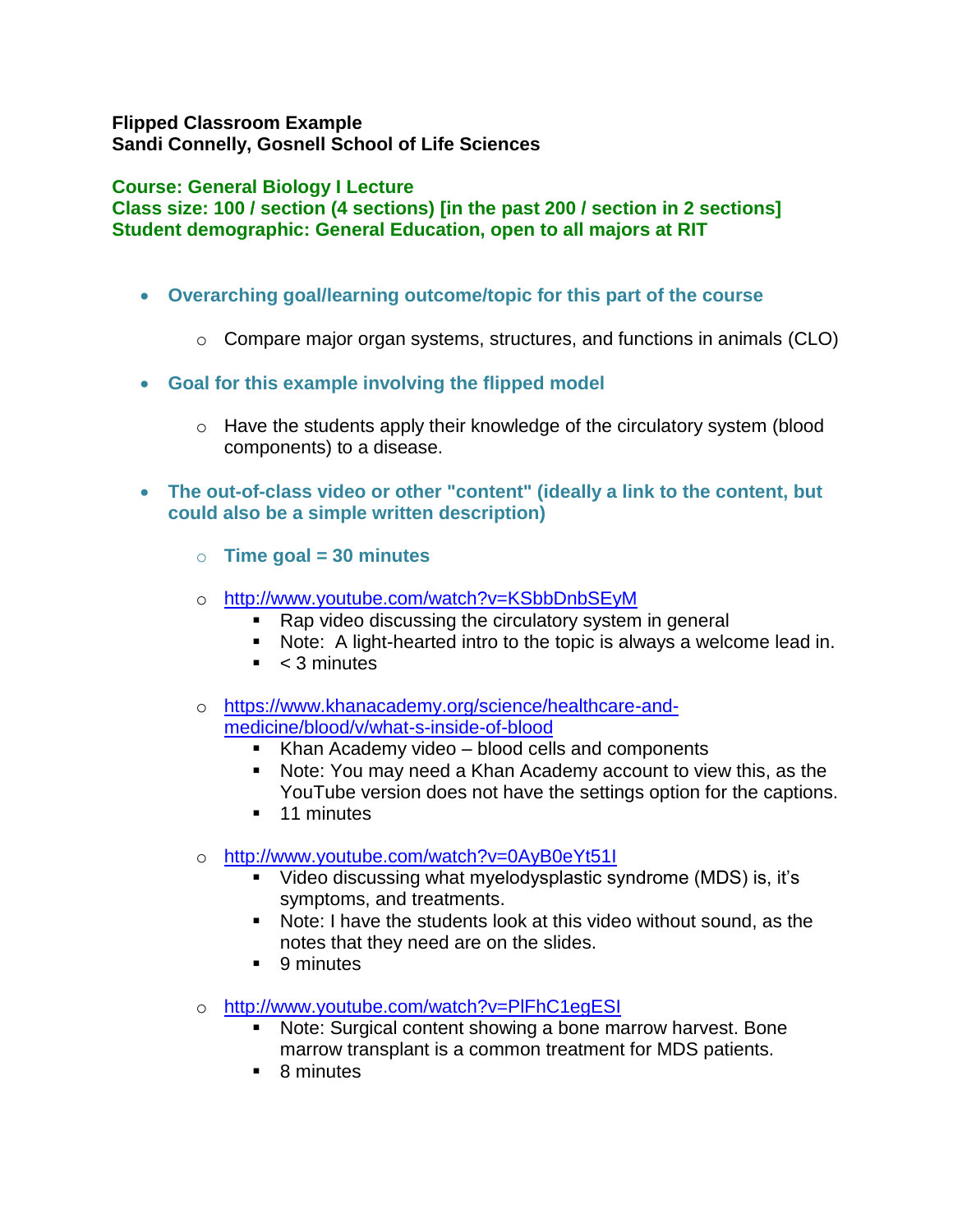- **Description of in-class activities**
	- $\circ$  Students are given the following diagram to consider (from their textbook):



- o The students get in to groups and discuss the following questions that are presented on the display in class. These questions are answered in the student's notes.
	- What is the function of a multipotent cell?
	- What is the function of a myeloid cell?
		- How do these two cells types differ?
	- If leukemia is a cancer of the white blood cells, which cells *could* be involved in causing this cancer form to develop?
- $\circ$  The students change groups and discuss the following questions that are presented on the display in class. These questions are answered on the worksheet below.
	- What symptoms do you think an individual would present with who is then diagnosed with myelodysplastic syndrome (MDS)?
	- What treatments would you propose?
- o These questions are discussed in class. The students are selected to contribute (occasionally with names randomly drawn from a "hat"), therefore the discussion is not always driven by the same 5% (or less) of the class.
	- Why would you propose the treatment(s) that you did?
	- What effect will these treatments have on the individual?
	- What effect will these treatments have on the disease (hint: cure or treatment of symptoms only.)?